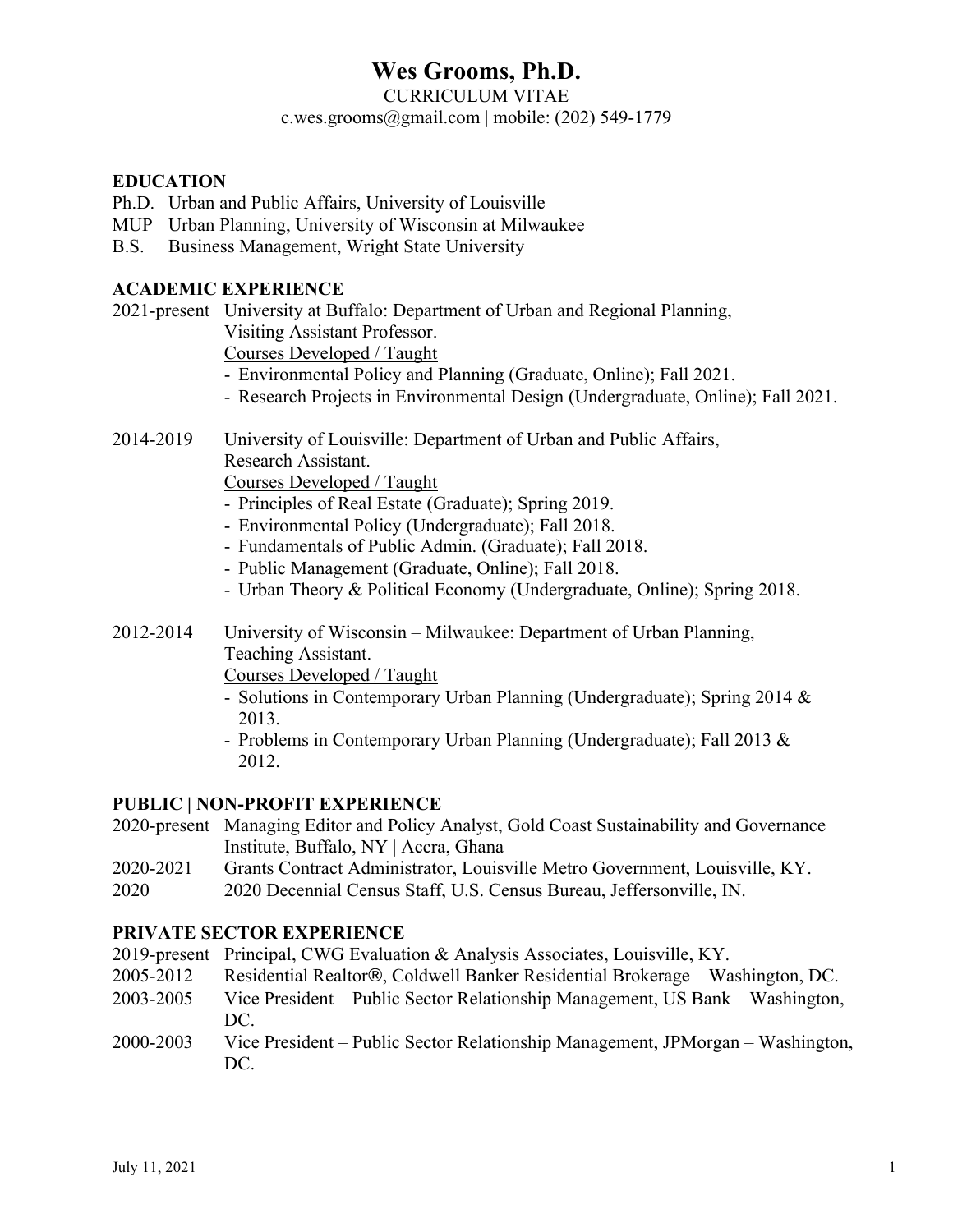# **PUBLICATIONS**

#### **Refereed**

| 2018 | W. Grooms and E. Frimpong Boamah. Toward a Political Urban Planning:<br>Learning from Advocacy Planning and Growth Machine to 'Plannitize' Urban<br>Politics. Planning Theory, 17(2), 213-233. DOI: 10.1177/1473095217690934.                                           |
|------|-------------------------------------------------------------------------------------------------------------------------------------------------------------------------------------------------------------------------------------------------------------------------|
| 2018 | A. Rollins and W. Grooms. Public Administrator Practice as Recognition: A<br>Philosophical Case for Public Sector Cultural Competence. Administrative Theory<br>& Praxis. Online, 1-20. DOI: 10.1080/10841806.2018.1512336.                                             |
| 2018 | W. Grooms and DJ Biddle. Dogs and Crime: Property Crime in Homes with Dogs<br>in Milwaukee, WI. Society & Animals, 26(1), 34-53. DOI: 10.1163/15685306-<br>12341465.                                                                                                    |
| 2017 | A. Perry, A. Rollins, <i>W. Grooms</i> , and R., Sabree. Mothers and Fathers' Report of<br>Coparenting Relationship Quality, Attitudes Toward Father Involvement and<br>Paternal Prioritized Roles. Urban Social Work, 1(2), 165-182. DOI:<br>10.1891/2474-8684.1.2.165 |
| 2016 | A. Perry, A. Rollins, R. Sabree, and W. Grooms. Promoting Paternal Participation<br>in Maternal and Child Health Services. Human Service Organizations,<br>Management, Leadership & Governance, 40(2), 170-186. DOI:<br>10.1080/23303131.2015.1124821.                  |
| 2015 | J. Gilderbloom, W. Grooms, J. Mog, and W. Meares. The Green Dividend of<br>Urban Biking? Evidence of Improved Community and Sustainable Development.<br>Local Environment, 21(8), 991-1008, DOI: 10.1080/13549839.2015.1060409.                                         |

#### **Under Review**

E. Frimpong Boamah and *W. Grooms*. Planning Corruption or Corrupting Planning: A Perspective from sub-Saharan Africa. *Journal of the American Planning Association*.

#### **In Preparation**

*W. Grooms*. Planning Isn't Everything, It's Governing. *Journal of the American Planning Association.*

*W. Grooms*. Ethics and Equity in Planning. *Journal of Planning Practice and Research.*

#### **Planned**

*W. Grooms*. Social Equity and Justice in Accredited Planning Education: Results and Recommendations from an Examination of Accreditation Self-Study Reports. Target Journal: *Journal of Planning Education and Research*.

*W. Grooms* and J. Kelly*.* Embracing Rather Than Enduring (Re-)Accreditation in Public Administration and Urban Planning Education. Target Journal: *Journal of Public Affairs Education.*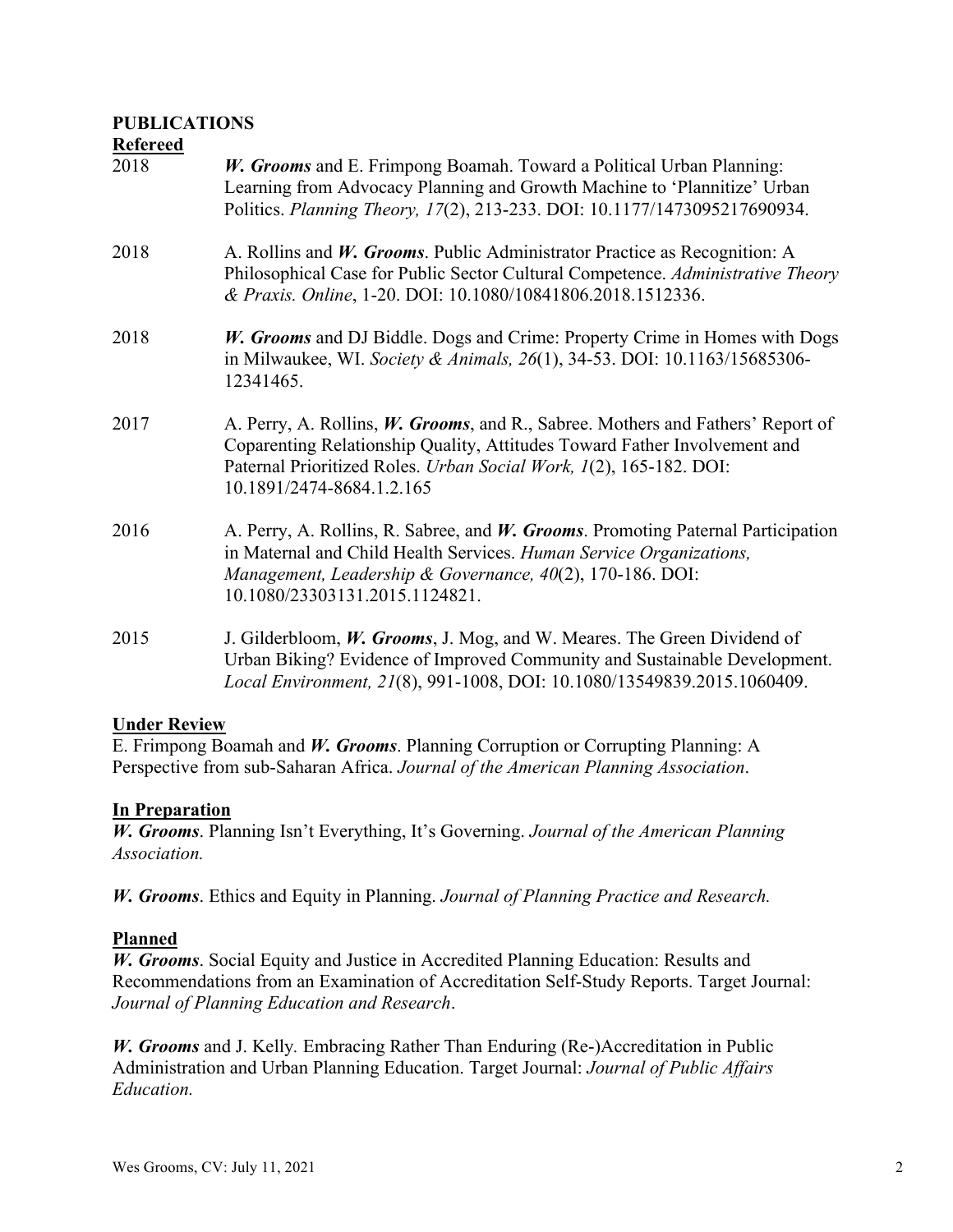E. Frimpong Boamah and *W. Grooms*. Planning, Values, and Ethics: Exploring New Ground in sub-Saharan Africa. *Journal of the American Planning Association*.

### **Book Chapters | Sections**

2014 *W. Grooms*. Case Studies: Live-Work, (pp. 15-16) and The Art + Ecology of Public Space (pp. 19-20). *INNER HARBOR Milwaukee: Focus on the Grand Trunk*. Milwaukee, WI: University of Wisconsin – Milwaukee, SARUP.

### **Book Reviews**

- 2021 *W. Grooms*. Review of "Planners in Politics: Do They Make A Difference?" by Louis Albrechts (Ed.). *Journal of the American Planning Association, 87*(2), 303- 305. DOI: 10.1080/01944363.2021.1885274 2015 *W. Grooms*. Review of "Race and Social Equity: The Nervous Area of
- Government" by Susan T. Gooden. *Journal of Public Affairs Education, 21*(3), 467-468. DOI: 10.1080/15236803.2015.12002210.
- 2015 *W. Grooms*. Learning to See Again: Understanding How Colorblindness Leaves Us in the Dark. Invited review of "The Color Bind: Talking (and not Talking) About Race at Work" by Erica Gabrielle Folder and Tamara R. Buckley. *Public Administration Review, 75*(3), 497-500. DOI: 10.1111/puar.12371.
- 2013 *W. Grooms*. Review of "Creating Cohousing: Building Sustainable Communities" by Kathryn McCamant and Charles Durrett. *MUPZine.*

#### **Professional Reports | Proposals | Plans**

- 2019 Social Equity Task Force Report and Recommendations. For: The Board of Directors, American Planning Association.
- 2014 J. Gilderbloom, K. Wresinski, *W. Grooms*, and W. Meares*. From Blighted to Beautiful: Hope VI Evaluation Report Year Four.* For: Center for Sustainable Urban Neighborhoods: Louisville, KY.
- 2014 *W. Grooms*, F. Zimmerman, J. Wisniewski, M. Grasswick, and W. Ismael*. Housing for the Future: Avenues West*. For: City of Milwaukee & Avenues West Assoc.: Milwaukee ,WI.

# **Op-Eds | Commentary**

2019 *W. Grooms.* Planning is Governing. Viewpoint op-ed for *Planning Magazine*, July 2019.

# **Poetry | Prose**

- *in review W. Grooms*. Quarantine Quandary. *The Lyric*.
- 2018 *W. Grooms*. Gonna die. *disClosure: A Journal of Social Theory, 27*, 44-47. DOI: 10.13023/disclosure.27.08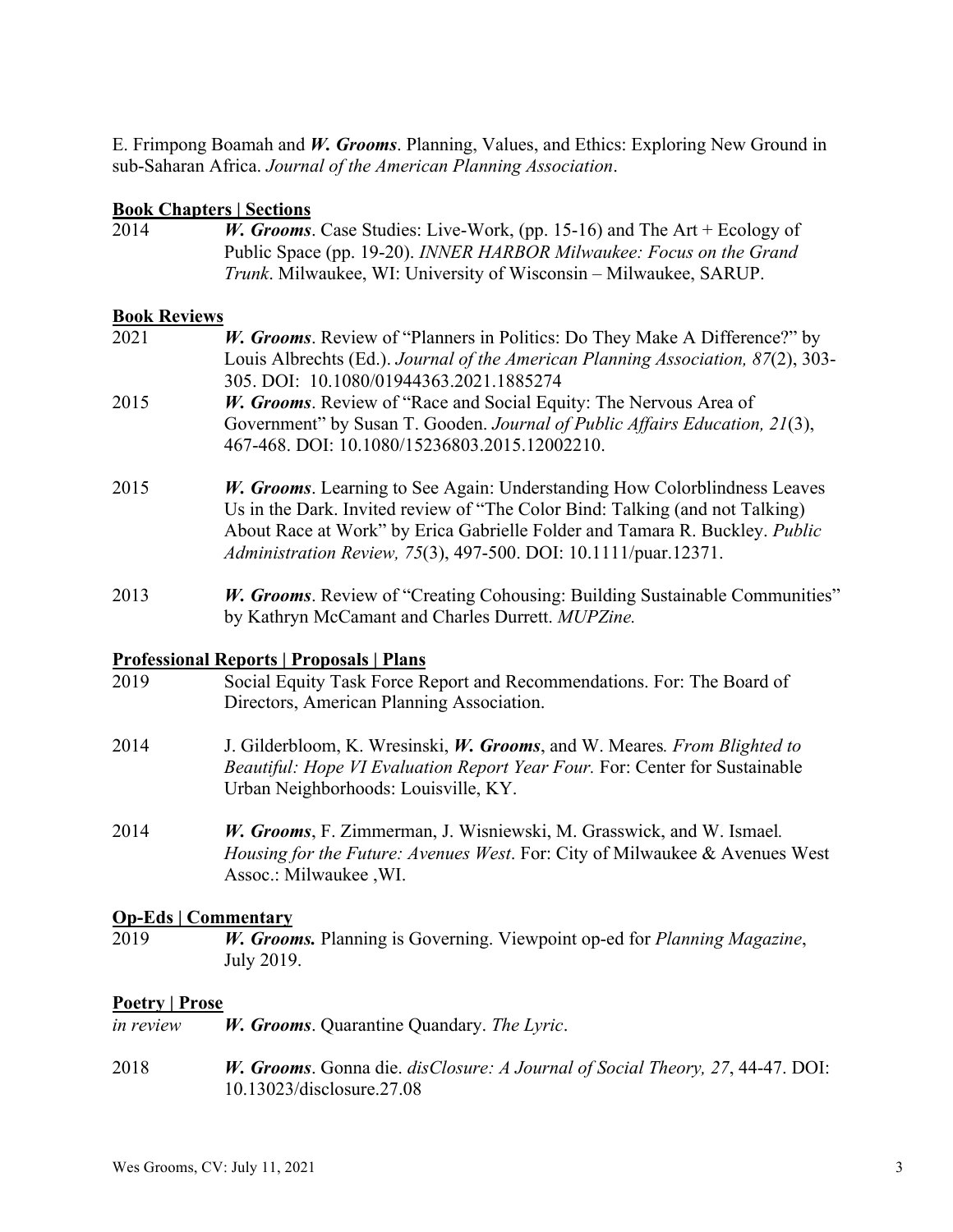**Monographs** W. Grooms. Whither the War on Poverty: Urging a New Understanding, Measurement, and Definition of Poverty. CC by NC-ND 4.0. DOI: 10.13140/RG.2.2.19919.12969

# **ACADEMIC PRESENTATIONS**

### **Papers**

| 2020                        | "An Evaluation of the Supply and Demand of Social Equity Competencies in<br>Planning Education and Practice." National Academy of Public Administration,<br>2020 Annual Social Equity Leadership Conference, Minneapolis, MN.<br>Paper accepted   Conference cancelled. |
|-----------------------------|-------------------------------------------------------------------------------------------------------------------------------------------------------------------------------------------------------------------------------------------------------------------------|
| 2018                        | Recommendations from a Pilot Opinion Survey for Using Program Evaluation<br>Praxis in Planning Education Evaluations. Association of Collegiate<br>Schools of Planning, 2018 Annual Conference. Buffalo, NY.                                                            |
| 2018                        | "Culturally Competent Public Administrator Practice as Provision of<br>Recognition." Association of Social and Behavioral Scientists, 2018 Annual<br>Conference, Nashville, TN.                                                                                         |
| 2017                        | "Evaluating the Planning Education Program: A Program Logic Model Proposal."<br>Association of Collegiate Schools of Planning, 2017 Annual Conf., Denver, CO.                                                                                                           |
| 2017                        | "Advocacy Planning in the Growth Machine: Toward a Political Urban<br>Planning." Association of Collegiate Schools of Planning, 2017 Annual<br>Conference. Denver, CO.                                                                                                  |
| 2015                        | "A Comparison of Cultural Competency Attributes to Recognition Theory Self-<br>Formation Axes." National Academy of Public Administration, 2015 Annual<br>Social Equity Leadership Conference, Nashville, TN.                                                           |
| <b>Panels   Roundtables</b> |                                                                                                                                                                                                                                                                         |
| 2018                        | Invited Panelist. "Revitalization and Gentrification: How to Bring Prosperity to a<br>Neighborhood and Protect Current Residents, Home Owners, and Renters."<br>Organizer: Louisville Urban League.                                                                     |
| 2017                        | M. Frisch, P. Doan, W. Grooms, and B. Gauger. Roundtable: "Planning Beyond<br>the Gender Binary." Association of Collegiate Schools of Planning (ACSP), 2017<br>Annual Conference. Denver, CO.                                                                          |
|                             | <b>Posters   Guest Lectures   Other Presentations</b>                                                                                                                                                                                                                   |
| 2021                        | W. Grooms. Invited Presentation. "The Whens, Whys, and Hows of Social Equity<br>in Planning." Planning Students Alumni Assoc. Univ. of Wisc. - Milwaukee.                                                                                                               |
| 2020                        | W. Grooms. Invited Lecture. "Dogs and Property Crimes in Milwaukee, WI."                                                                                                                                                                                                |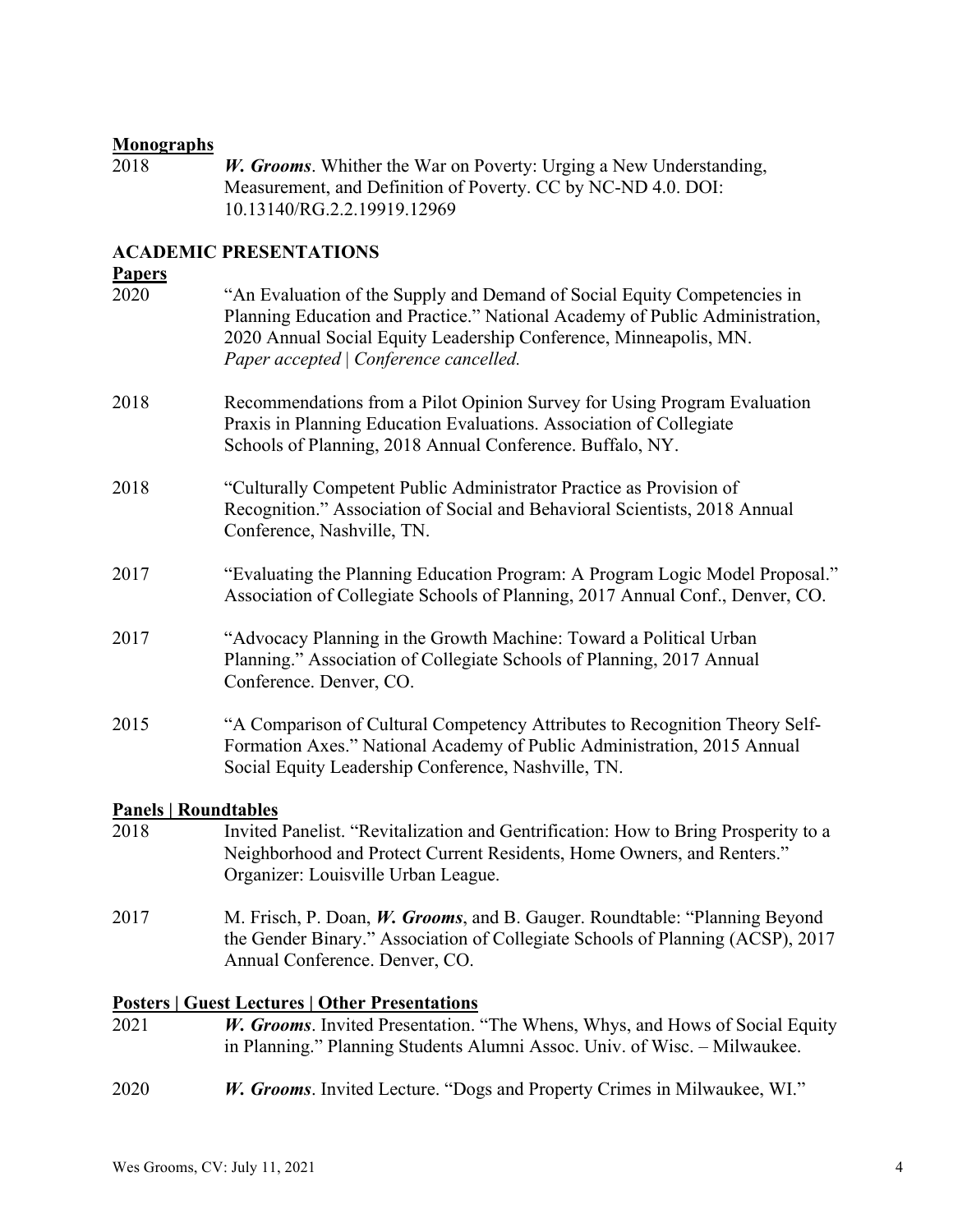|                                                                                                            | HON441 – Dogs in Society. University of Louisville.                                                                                                                                                                                                                                                   |  |
|------------------------------------------------------------------------------------------------------------|-------------------------------------------------------------------------------------------------------------------------------------------------------------------------------------------------------------------------------------------------------------------------------------------------------|--|
| 2019                                                                                                       | W. Grooms. Invited Lecture: "Performance Management." PADM600 -<br>Foundations of Public Administration. University of Louisville.                                                                                                                                                                    |  |
| 2019                                                                                                       | W. Grooms. Invited Lecture. "Planning and the Politics/Administration<br>Dichotomy." POLS304 – Public Administration. University of Louisville                                                                                                                                                        |  |
| 2019                                                                                                       | W. Grooms. Invited Lecture. "Urban Political Economy and the Question of<br>Agency." UPA680 - Advanced Urban Studies. University of Louisville                                                                                                                                                        |  |
| 2018                                                                                                       | W. Grooms. Pre-Recorded Presentation. "Politics as Planning Practice."<br>Alternatives to the Present: A Conference on Architecture, Urbanism, Sociology,<br>Development, and Planning. Cleveland, OH.                                                                                                |  |
| 2018                                                                                                       | <i>W. Grooms.</i> Invited Lecture. "Politics as Planning Practice." PLAN601 –<br>Planning History and Theory. University of Louisville                                                                                                                                                                |  |
| 2017                                                                                                       | W. Grooms and DJ Biddle. Poster. "The Bow-Wow Effect? The Role of Dog<br>Breed and Proximity on Property Crime Rates in Milwaukee, WI." Living with<br>Animals Biennial Conference, Eastern Kentucky University, Richmond, KY.                                                                        |  |
| 2019                                                                                                       | <b>MERIT AWARDS AND HONORS</b><br>Dept. of Urban and Public Affairs, Best Dissertation of 2018 Award, for "The Just<br>City or Just a City? Evaluating Social Justice and Equity in Planning Education."                                                                                              |  |
| 2017                                                                                                       | Marsha Ritzdorf Award for 2017 Best Student Paper on Diversity, Social Justice,<br>and the Role of Women in Planning for "Advocacy Planning in the Growth<br>Machine: Toward a Political Urban Planning." Association of Collegiate Schools<br>of Planning.                                           |  |
| 2015                                                                                                       | Laverne Burchfield Award for 2015 Best Book Review for "Learning to See<br>Again: Understanding How Colorblindness Leaves Us in the Dark." Review of<br>"The Color Bind: Talk (and not Talking) About Race at Work" by Erica Gabrielle<br>Folder and Tamara R. Buckley. Public Administration Review. |  |
| <b>EDUCATION GRANTS AND FELLOWSHIPS</b><br>Public Administration Theory Network (PAT-Net) Fellows.<br>2018 |                                                                                                                                                                                                                                                                                                       |  |
| 2018                                                                                                       | Doctoral Dissertation Completion Award: School of Interdisciplinary and<br>Graduate Studies, University of Louisville.                                                                                                                                                                                |  |
| 2015-2018                                                                                                  | Doctoral Student Conference Presentation Travel Awards: Univ. of Louisville:<br>- Urban Affairs Association 2015 Annual Conference.<br>- Association of Collegiate Schools of Planning 2017 Conference.<br>- Association of Social and Behavioral Scientists 2018 Conference.                         |  |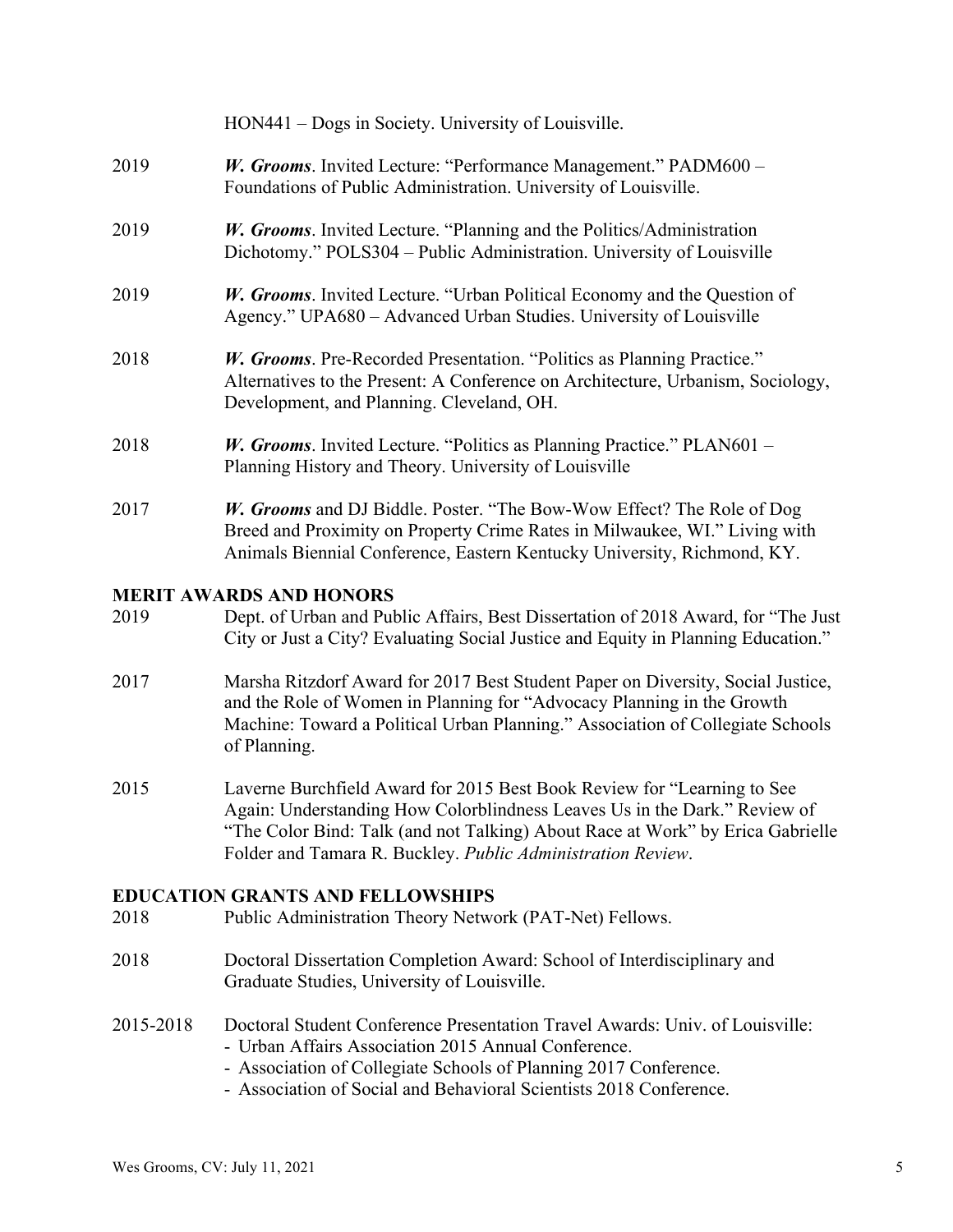2012-2014 Graduate Teaching Assistantship. Department of Urban Planning, University of Wisconsin at Milwaukee. Full tuition remission and stipend.

## **GRANT WRITING**

| 2018                                  | Measuring and Increasing Civic Engagement in the Louisville, KY Homeless<br>Community. The Corporation for National and Community Service: Community<br>Conversations Research Project. \$100,000. Collaboration with Dr. A. Rollins and<br>Dr. A. Perry, University of Louisville. Not funded. |
|---------------------------------------|-------------------------------------------------------------------------------------------------------------------------------------------------------------------------------------------------------------------------------------------------------------------------------------------------|
| 2016                                  | Canines in the Community: Real or Imaginary Creators of Increased Safety? The<br>Laura J. Niles Foundation. \$5,000. With D. Simpson, M. Ruther, and DJ Biddle.<br>Not funded.                                                                                                                  |
| 2002                                  | <i>Block Beautification.</i> Capitol Hill Restoration Society Foundation. \$1,785. Plant<br>material. Awarded.                                                                                                                                                                                  |
| <b>SERVICE</b><br><b>Professional</b> |                                                                                                                                                                                                                                                                                                 |

| <b>TTALAMATALAM</b><br>2021 | Journal of Planning Education & Research and Society & Animals peer reviewer. |
|-----------------------------|-------------------------------------------------------------------------------|
| 2018-2019                   | Social Equity Task Force, American Planning Association.                      |

2018 *Administrative Theory & Praxis* peer reviewer.

2017 *Urban Affairs Review* peer reviewer.

#### **Department**

| 2019                          | Academic Job Market Considerations. Presentation to current Ph.D. students.<br>Department of Urban and Public Affairs, University of Louisville. |
|-------------------------------|--------------------------------------------------------------------------------------------------------------------------------------------------|
|                               | 2017-Present Student Recruitment. Department of Urban Planning, UWM SARUP Alumni<br>Association, University of Wisconsin at Milwaukee.           |
|                               | 2015-Present Student Recruitment. Department of Urban and Public Affairs, Ph.D. Program,<br>University of Louisville.                            |
| 2014-2016                     | Volunteer, University of Louisville Urban and Public Affairs Horticulture Zone.                                                                  |
| 2014-2015                     | President. Department of Urban and Public Affairs PhD Student Association,<br>University of Louisville.                                          |
| 2013-2014                     | Treasurer. Milwaukee Student Planning Association, Department of Urban<br>Planning, University of Wisconsin at Milwaukee.                        |
| <b>Community</b><br>2003-2004 | Advisory Neighborhood Commission. Washington, DC.                                                                                                |